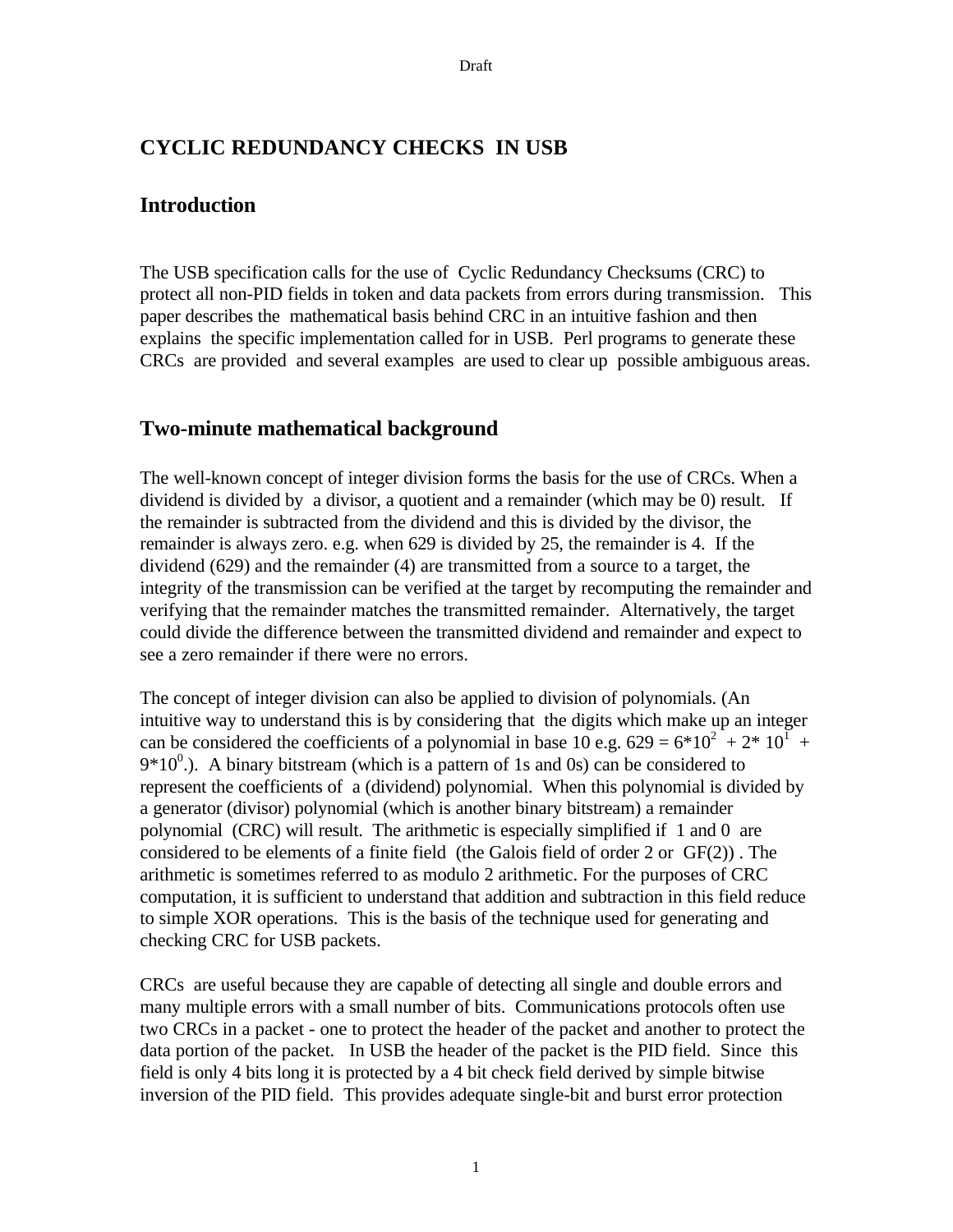without requiring CRC generation and checking logic. The 'data' portion of a USB packet which is longer is protected by a conventional CRC field. In token packets, the CRC protected region is only 11 bits - so a 5 bit CRC provides adequate protection and also aligns the packet to a byte boundary. Data packets may have upto 1023 bytes; so a longer (16 bit) CRC is used to protect the data.

# **CRC implementation for USB**

The USB spec lists two generator polynomials - one for tokens and the other for data packets. The generator polynomial for tokens is  $x^5 + x^2 + x^0$  while the generator polynomial for data packets is  $x^{16} + x^{15} + x^2 + x^0$ . Since the remainder is always of smaller degeree than the generator polynomial, the token CRC is a 5 bit pattern and the data CRC is a 16 bit pattern.

An intuitive way to generate the CRC for an input pattern would be to simply divide this pattern by the generator poylnomial. The division can use the same approach used in integer division. If the Most Significant digit/Bit (MSB) of the dividend is a 1, the divisor is subtracted from the dividend to generate a new dividend. In modulo 2 arithmetic, this subtraction is simply a bit-wise XOR. The same step is repeated for the next MSB in sequence through all the bits including the Least Significant Bit (LSB). The remainder at this point is the remainder from dividing the input pattern multiplied by  $x<sup>d</sup>$  by the generator polynomial of degree d (d is 5 for token CRC and 16 for data CRC).

The implementation called for in the USB spec differs from the above intuitive approach in three ways which are mathematically insignificant.

1. The implementation starts off with the shift register loaded with all 1s. Without this, leading 0s in front of a packet would not be protected by the CRC generated. Mathematically this is equivalent to adding a scaled constant to the dividend. The scaling is a function of number of bits in the input pattern. At the receiving target, the shift register is likewise primed with 1s. This ensures that the same scaled constant is added to the dividend at the target (assuming no bits are lost in transit). So if no bits are corrupted in transit, the same remainder will be generated at both ends. In equation form the scaling creates the dividend  $D(x) = x^{32}F(x) + x^{k}L(x)$  where  $F(x)$  is a degree (k-1) polynomial representing the k bits of the data stream and  $L(x)$  is a degree (d-1) polynomial with all coefficients equal to one and d is degree of the generator polynomial.

2. The implementation uses commutativity and associativity of the XOR operation to advantage. In the intuitive approach, the new dividend is derived by subtracting the divisor from the dividend. In the implementation, this subtraction is done bit by bit on the dividend by accumulating and shifting the remainder.

3. The remainder is bit-wise inverted before being appended as the checksum to the input pattern. Without this modification, trailing zeros at the end of a packet could not be detected as data transmission errors. Mathematically, this is equivalent to adding a known

2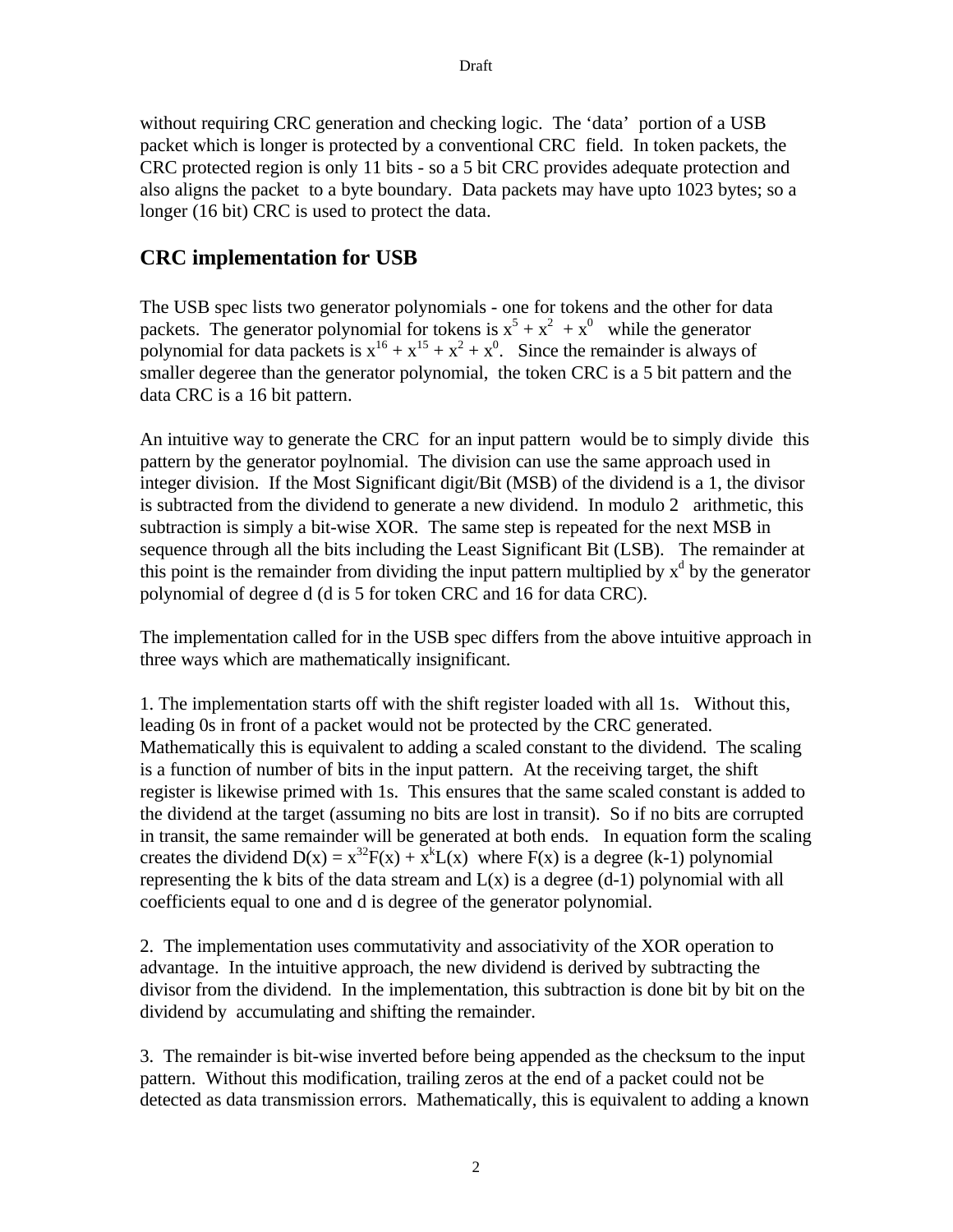constant to the remainder. Again this is mathematically insignificant to the operation of CRC. In equation form,  $CRC = L(x) + R(x)$  where  $R(x)$  is remainder obtained by dividing  $D(x)$  by the generator polynomial  $G(x)$ .

Checking the CRC at the target is the same as generating the CRC on an input pattern which now consists of the original input pattern followed by the inverted remainder. Mathematically, this new polynomial should be perfectly divisible by the generator polynomial except for the residual due to the known constant discussed in item 3 above. (This can be intuitively understood by realizing that the appending of the remainder to the LSB of the dividend is equivalent to subtracting it from the old dividend). In equation form, the transmitted and received data is  $M(x)=x^{32}F(x) + CRC$ . When CRC is generated on this pattern M(x), the remainder R'(x) is  $x^{32}L(x)/G(x)$  and can be derived from the above equations and some properties of modulo 2 arithmetic.  $R'(x)$  is a unique polynomial (i.e. coeffiecients are always the same) since  $L(x)$  and  $G(x)$  are unique.  $R'(x)$  is termed the residue or residual polynomial.

For the token generator polynomial, the residual is  $01100$  (or  $x^4 + x^3$ ); for the data CRC polynomial the residual is 1000000000001101 ( or  $x^{15} + x^3 + x^2 + x^0$ ).

# **Programs for generating CRC**

While the above sections contain enough information to implement the CRC logic, it is quite easy to get the bit order confused. The following two programs in Perl (crc5 and crc16) can be used for checking the implementation of the token crc and data crc respectively.

```
#! /usr/local/bin/perl
## crc5 nrzstream
## e.g. crc5 1000111
## nrz stream is sent in left to right order
## generated crc should also be sent out in left to right order
sub xor5 {
   local(@x) = @[0..4];local(@y) = @[5..9];local(@results5) = ();
   for(Sj=0:5j<5:5j++) if (shift(@x) eq shift(@y)) { push(@results5, '0'); }
      else { push(@results5, '1'); }
 }
   return(@results5[0..4]);
}
            {
   local(\text{fst\_data}) = \text{SARGV[0]};local(@G) = ('0','0','1','0','1');
   local(@data) = split // 0,$st_data);
    local(@hold) = ('1','1','1','1','1');
   if (scalar(\text{edata}) > 0)loop5: while (scalar(\text{@data}) > 0) {
```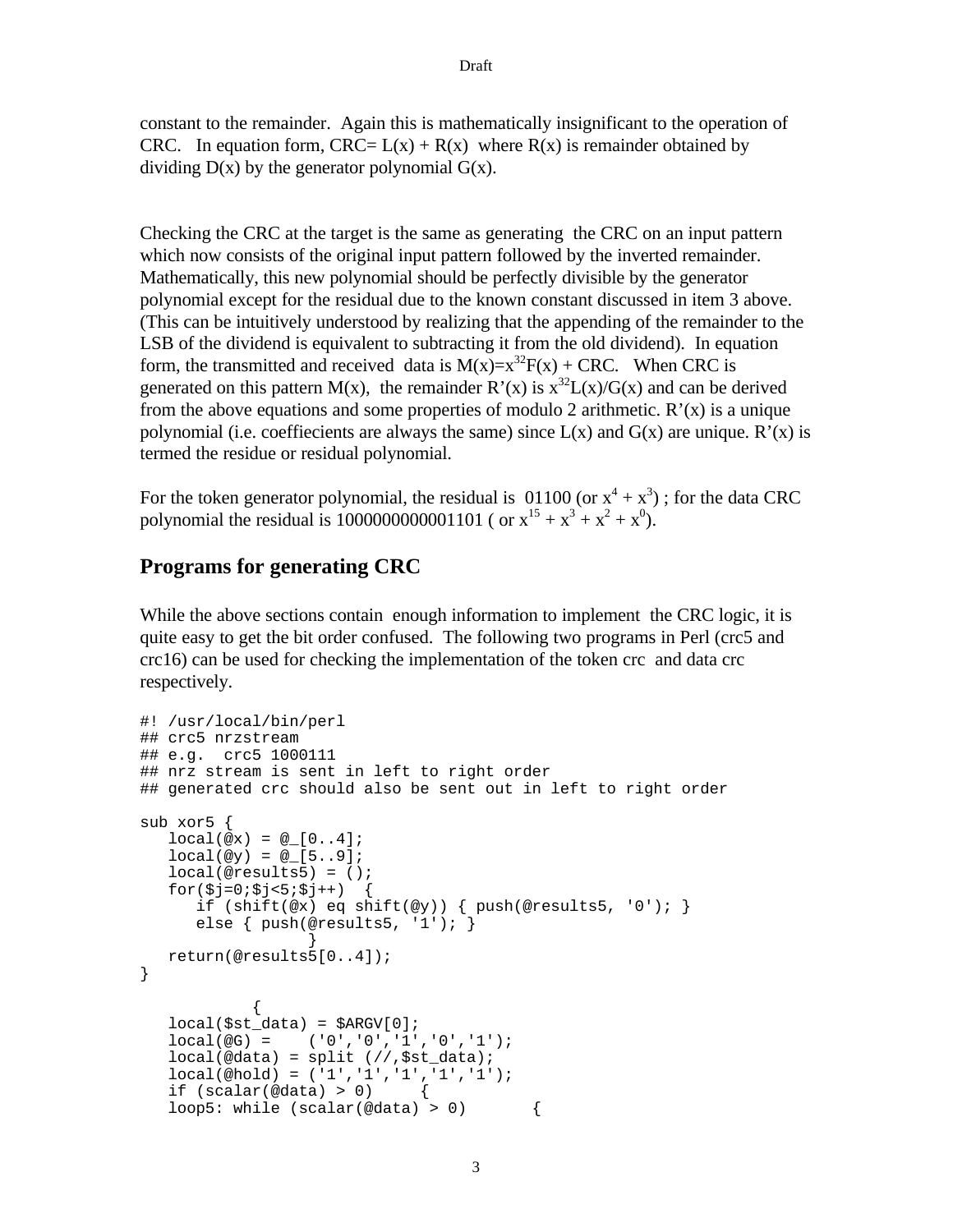```
$nextb=shift(@data);
if (($nextb ne "0") && ($nextb ne "1")) {next loop5} ## comment
character
if ($nextb eq shift(@hold)) {push(@hold, '0')}
else { push(\@hold, '0'); @hold = \& xor5(\@hold, @G);## print (@hold); print "\n";
                                }
                         }
## print (@hold); print "\n";
## invert shift reg contents to generate crc field
for (\xi_i=0;\xi_i<=\xi_i=0; \xi_i=+) {if (@hold[\xi_i] eq "1") {print("0")} else {
print("1")} }
print "\n";
             }
#! /usr/local/bin/perl
## usage:
## crc16 nrzstream
## nrz stream is sent in left to right order
## generated crc should also be sent out in left to right order
sub xor16 {
   local(@x) = @[0..15];local(@y) = @[16..31]; local(@results16) = ();
   for(§j=0;§j<16;§j++) {
       if (shift(@x) eq shift(@y)) { push(@results16, '0'); }
       else { push(@results16, '1'); }
 }
    return(@results16[0..15]);
}
             {
   local(\text{fst\_data}) = \text{SARGV[0]};local(@G) =('1','0','0','0','0','0','0','0','0','0','0','0','0','1','0','1');
    local(@hold) =
('1','1','1','1','1','1','1','1','1','1','1','1','1','1','1','1');
   local(@data) = split // 0,$st_data);
   if (scalar(\text{@data}) > 0)loop16: while (scalar(\text{@data}) > 0) {
$nextb=shift(@data);
if (($nextb ne "0") && ($nextb ne "1")) {next loop16} ## comment
character
if ($nextb eq shift(@hold)) {push(@hold, '0')}
else \{ push(\text{ehold}, '0'); \text{ehold} = \&xor16(\text{ehold}, \text{@G}); \}}
                         }
# print (@hold); print "\n";
## invert shift reg to generate CRC field
for (\xi_i=0;\xi_i<=\xi_i=0; \xi_i=+) {if (@hold[\xi_i] eq "1") {print("0")} else {
print("1")} }
print "\n";
             }
```

```
Draft
```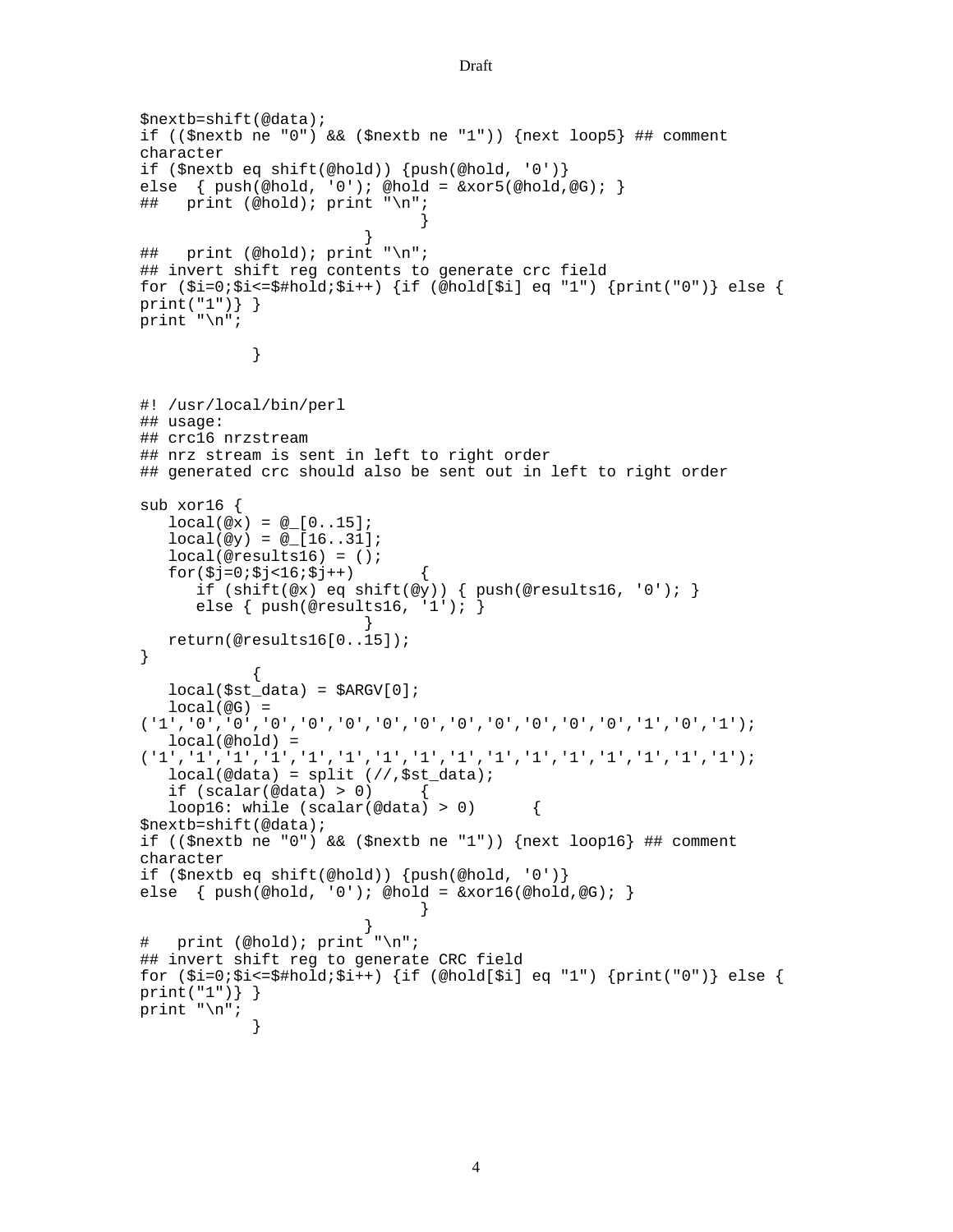#### Draft

#### **Examples of CRC computation**

To further solidify the understanding of the implementation, the following examples are presented.

Consider generating an SOF token with timestamp of 710(hex). CRC5 can be used to generate the CRC on the timestamp with the following results. crc5 00001000111 10100

The timestamp and CRC and EOP (End Of Packet) can be appended to the Sync, PID and PID check fields to generate the NRZ (Non Return to Zero) packet as follows.

00000001101001010000100011110100XX1;

In this example the NRZ sync field is 00000001 and the EOP is indicated as XX1 where X indicates a single ended 0. The PID and PID check fields are 0101 and 1010 respectively.

Note that bit stuffing and conversion to NRZI (Non Return to Zero Invert) will be performed (described in sec. 7.1.5 and sec. 7.1.6 of the spec) before the packet is transmitted on the USB. Since these operations do not affect the bit order or the CRC generation/checking they are not described in this paper.

Examples of SETUP, OUT, IN and SOF tokens (with address, endpoint and timestamp values in hex), the crc5 generation and the resulting NRZ packet are presented below.

```
setup addr 15 endp e
crc5 10101000111
10111
00000001101101000101000011110111XX1;
out addr 3a endp a
crc5 01011100101
11100
0000000110000111010111100101111100XX1;
in addr 70 endp 4
crc5 00001110010
01110
000000011001011000000111001001110XX1;
sof timestamp 001
crc5 10000000000
10111
```